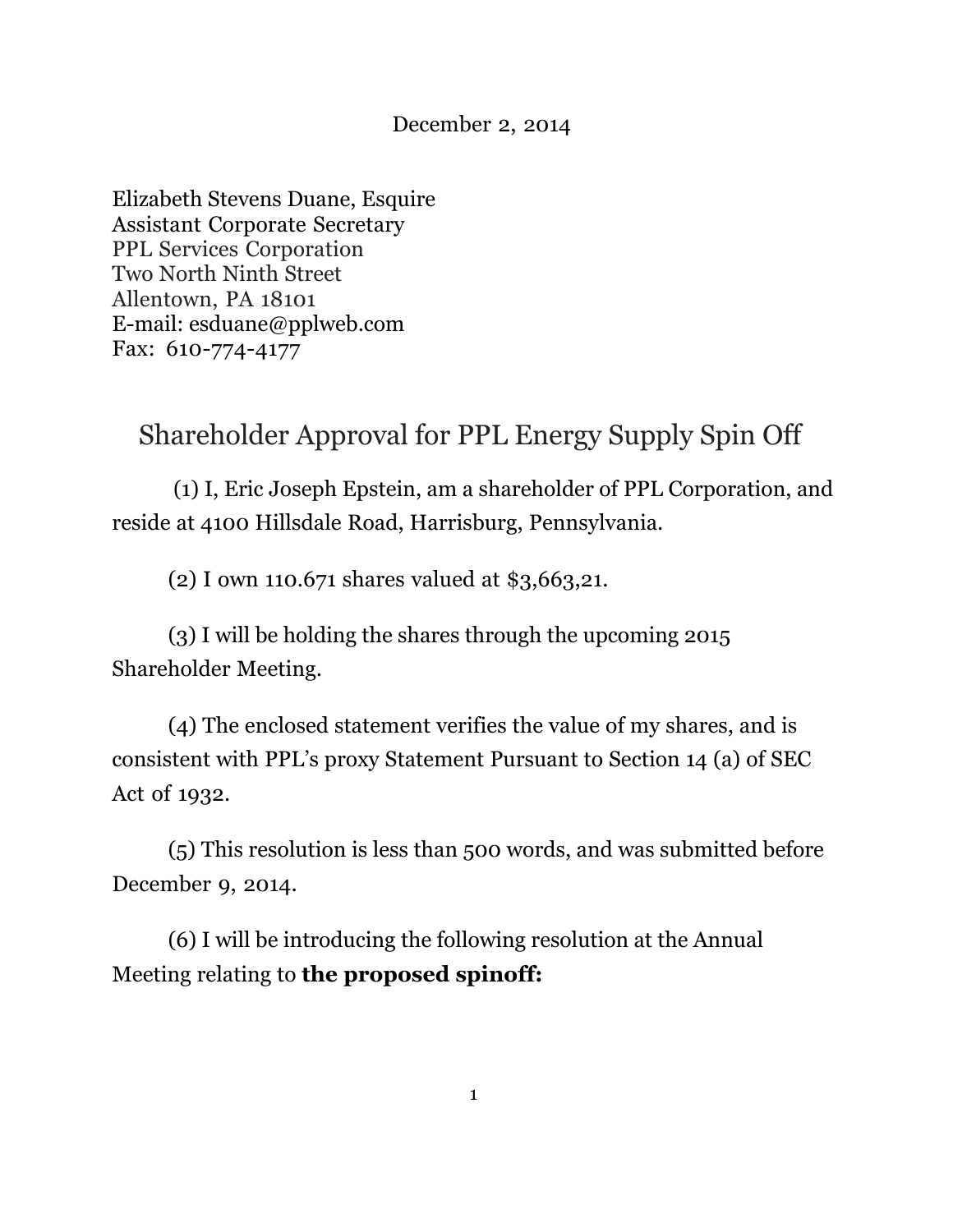## **Supporting Statement**

PPL Corporation and Riverstone Holdings LLC, announced an agreement to combine their merchant power generation businesses into a new stand-alone, publicly traded independent power producer **- without shareholder approval.** 

#### **The venture's corporate structure, charter and by-laws are being established without approval of PPL's shareholders.**

In addition, "There is no duty of 'fairness' as between the parent and the spin-off company. Accordingly, the parent board can make unilateral decisions as to the allocation of assets and liabilities between the parent and the spin-off company, subject to insolvency and tax considerations, before the spin-off is completed." (Wachtell, Lipton, Rosen & Katz 2013, p. 14.)

Furthermore, "Generally speaking, newly spun-off companies tend not to adopt shareholder rights plans upon the spin-off. Rather, as has been the trend in recent years with established companies, a newly public company often will keep a rights plan 'on the shelf' and ready for deployment if and when needed." (Wachtell, Lipton, Rosen & Katz , 2013, p. 17.)

### **Resolved**

Resolved, shareowners request that PPL postpone the spin-off of PPL Energy Supply and allow for the shareholders to approve the following protocols at the Annual Meeting in 2015: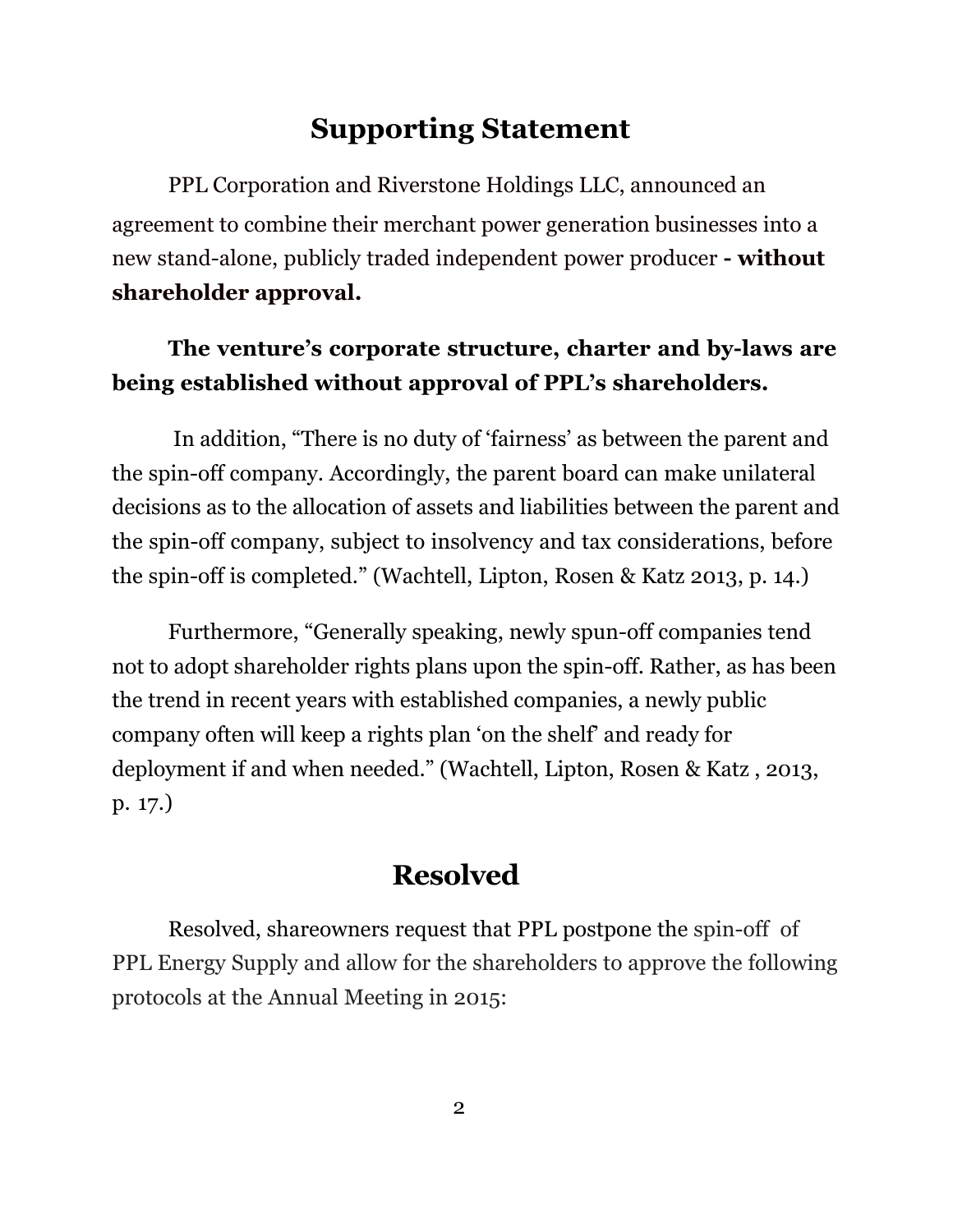- Elect directors and officers;
- Approve charter and by-laws and adopt any related board or shareholder resolutions;
- Authorize transfers of assets and liabilities, if necessary;

• Approve form of separation and distribution agreement and other documents;

• Ratify Form 10; authorize execution and delivery of the other securities law-related documentation; appoint attorney in fact to sign the registration statements required for employee benefit plans; and authorize such other customary resolutions with respect to securities law matters in the spin-off;

• Approve form and authorize execution and delivery of various agreements concerning credit lines and debt agreements;

• Appoint a transfer agent and registrar acceptable to applicable stock exchanges on which listing will be made;

• Authorize compliance with blue sky laws as required and adopt resolutions concerning blue sky authorities;

• Authorize listing of common stock;

• Authorize name changes and filings to effectuate them;

• Approve employee benefits, stock option and other incentive compensation and benefit plans; and,

• Authorize all steps previously taken and the taking of all further steps in connection with the transactions.